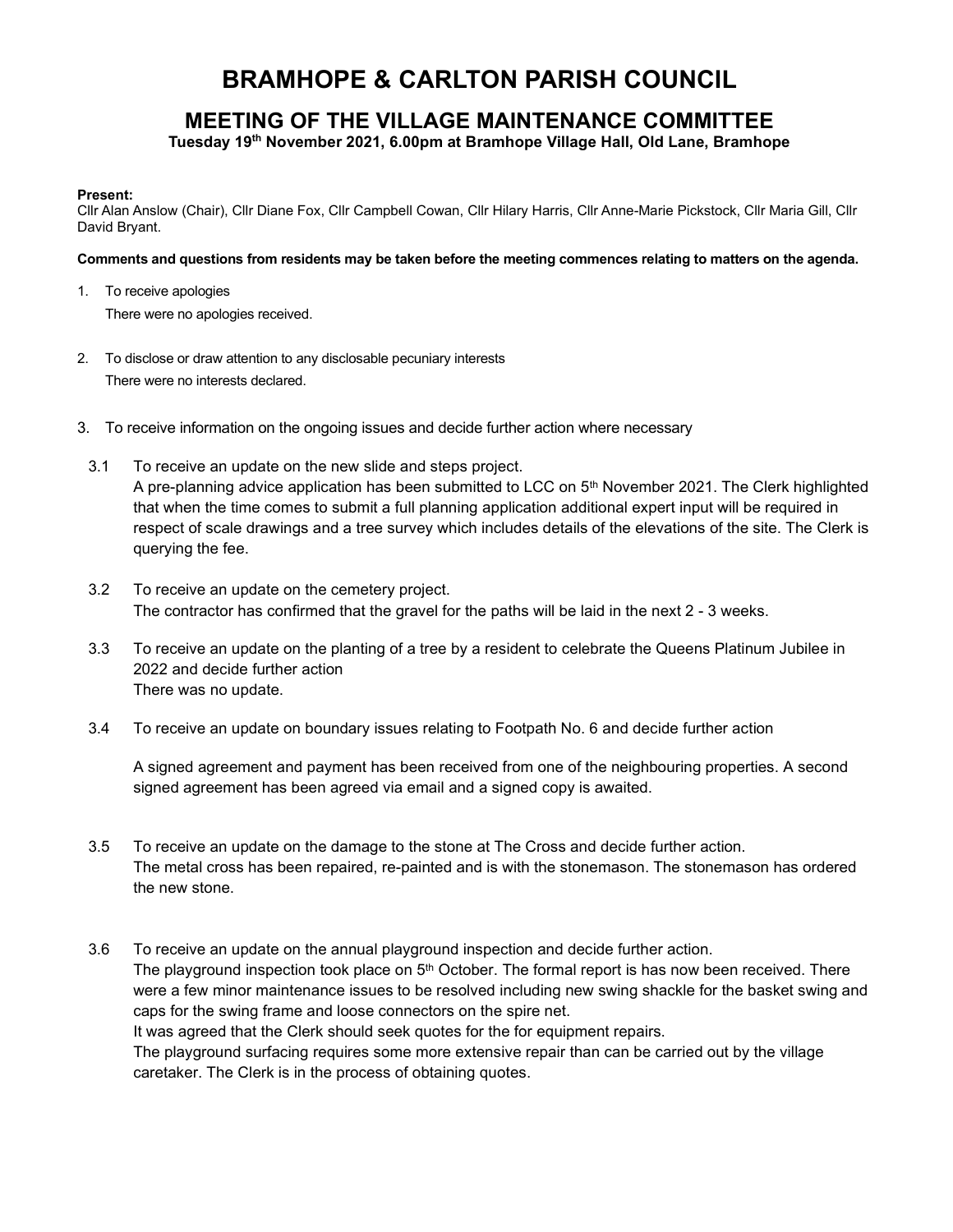3.7 To receive an update on the proposed re-painting of the milestones and decide further action. LCC Conservation officer and Highways have now responded. A request has been made for photographs of the stones as they are now, a risk assessment and method statement for the works, and the type of paint to be used. Cllr Anslow has provided photographs and Cllr Fox has drafted a method statement and risk assessment which were reviewed. Cllr Fox is researching prices for suitable paint.

It is anticipated that the works will take place in the Spring of 2022. The Clerk will check how many milestones the volunteer would like to refurbish.

The Clerk will forward the information requested by Leeds City Council.

3.8 To receive an update on the progress of obtaining cycle racks to be located in front of the Tredgold noticeboard.

The matter has been chased again with Cllr Flynn (03/11/2021). LCC have indicated that two Sheffield cycle racks would be suitable for the area and would be happy to have a site visit. LCC have asked if Cllr Flynn and/or the Parish Council would be in a position to assist with funding the racks. The Clerk has requested an image of the proposed racks and an estimated cost in order for a discussion to take place regarding financial support.

# 3.9 Clerks report

The hayracks at The Cross have been removed and will be replanted with winter bedding.

The Christmas tree donated by St Helena's will be delivered on Friday 26<sup>th</sup> November and they will assist with erecting the tree in the hole.

The Clerk has met with one company regarding the playground surfacing and due to meet another on 19<sup>th</sup> November.

The Clerk has completed on-line legionella training and has also enrolled on an SLCC water safety course to supplement the online learning.

## 4. To receive a report on work completed since 12<sup>th</sup> October 2021

Continuing to build new composting bins behind the Puritan Chapel, re-painting 3 benches at the Recreation Ground, repainting of the metal cross for the stone at The Cross, replacement of connectors on the spire net, trimming of hedges.

Cllr Harris has also planted the trees at the cemetery in the area behind the rebuilt wall and some spring bulbs, plus tidying up the area adjacent to the section of rebuilt wall.

## 5. To receive a report from BiB

Bramhope in Bloom have formally confirmed that they will not be requesting their annual grant in 2021/22 financial year as they have healthy reserves.

BiB have planted approximately 2000 pansies this autumn. The increased number was to use impact planting for effect.

The wildflower verge is being cleared this weekend and the memorial prepared for Remembrance Day.

The oval Tredgold beds have been refurbished with some different perennials.

BiB have been unable to get barrels for those which need replacing so are looking into recycled plastic ones.

The colour theme for summer 22 bedding is red, white and blue to reflect the royal element of the forthcoming platinum jubilee.